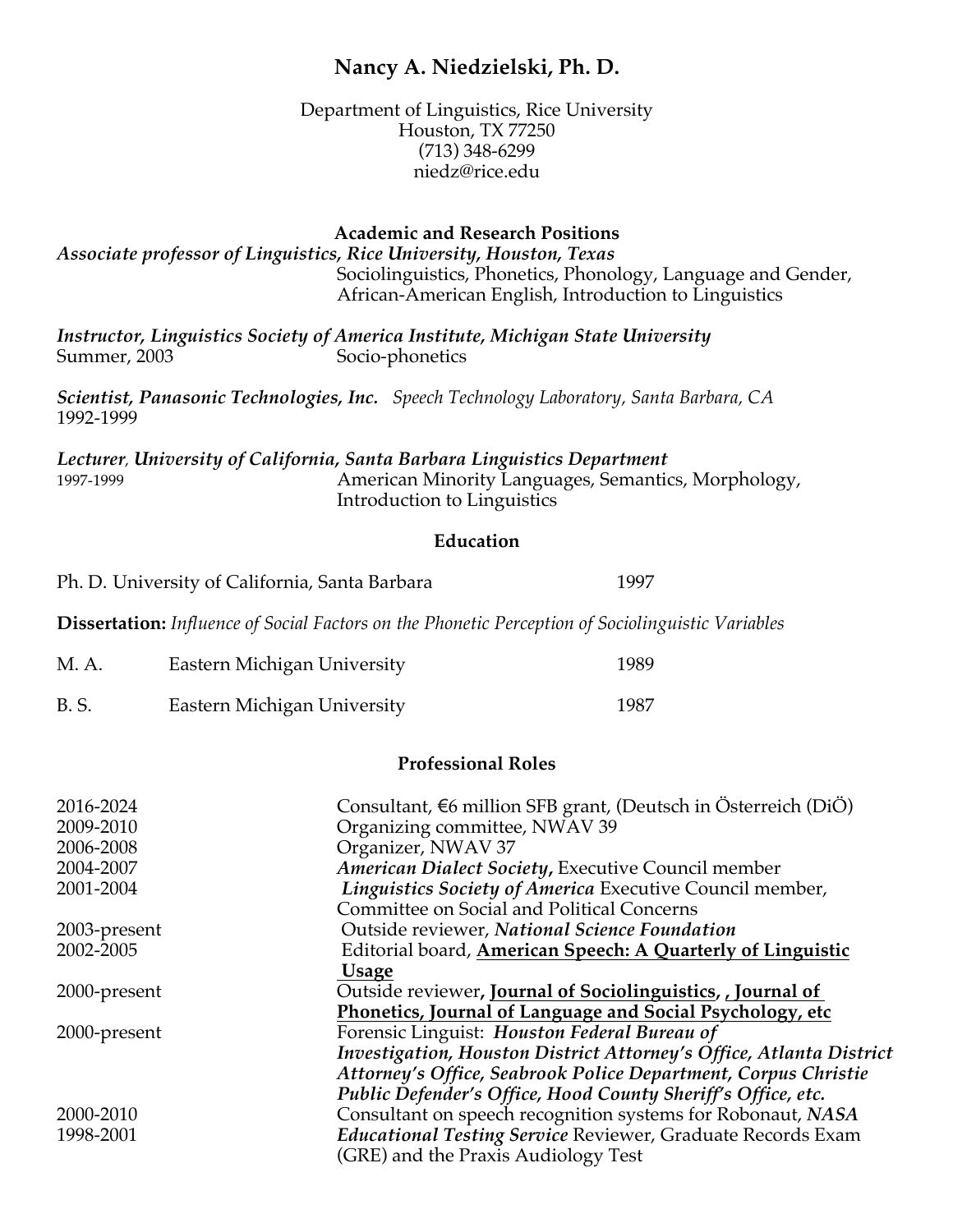#### **University service**

| 2022         | SoSS Research Advisery Panel                                 |
|--------------|--------------------------------------------------------------|
| 2021-present | Social Sciences Strategic Planning Committee                 |
| 2016-present | University Fellowships Committee                             |
| 2016-2018    | Steering committee member, CSWGS                             |
| 2014-2018    | Social Sciences Advisory Committee                           |
| 2014-2017    | Jones College First Year Mentor                              |
| 2014-2016    | Undergraduate Advisor, Department of Linguistics             |
| 2008-2013    | Chair, Department of Linguistics, Rice University            |
| 2010-2011    | Lecturer, HRC Civic Humanist Program                         |
| 2008-2014    | Chair, Department of Linguistics, Rice University            |
| 2007-2008    | Chair, NCAA recertification subcommittee on compliance       |
| 2005-2008    | Faculty Senate member; Executive Council member 2007-08      |
| 2004-2005    | <b>Faculty Council member, Rice University</b>               |
| 2004-2007    | Humanities Planning Committee, Rice University               |
| 2002-2008    | Graduate Advisor, Linguistics                                |
| 2001-2002    | Organizer, The Ninth Biennial Rice University Symposium on   |
|              | Linguistics                                                  |
| 2000-2002    | Undergraduate advisor, Department of Linguistics             |
| 2000-2008    | Divisional Advisor, Social Sciences                          |
| 2001-2003    | Program for the study of Women and Gender Steering Committee |
| 1999-2008    | <b>Faculty Associate, Lovett College</b>                     |
| 1999-2013    | Provost Fellowship Committee                                 |
| 1999-2001    | Faculty Sponsor, American Sign Language I & II               |
|              |                                                              |

# **Professional Affiliations**

American Dialect Society; Acoustical Society of America; Linguistics Society of America; American Studies Association, International Pragmatics Association.

### **Areas of Interest**

Speech perception, sociolinguistics, dialectology, acoustic phonetics, language attitudes, language and gender, Communicative Accommodation Theory, the linguistics-speech therapy interface, speech synthesis, language usage and the media

#### **Research Projects**

Houston Urban English Study (HUES Project): Examining the dialect geography of Houston, TX, from a sociophonetic perspective. Involves research on both perception and production, in terms of region, SEC, age, ethnicity, etc.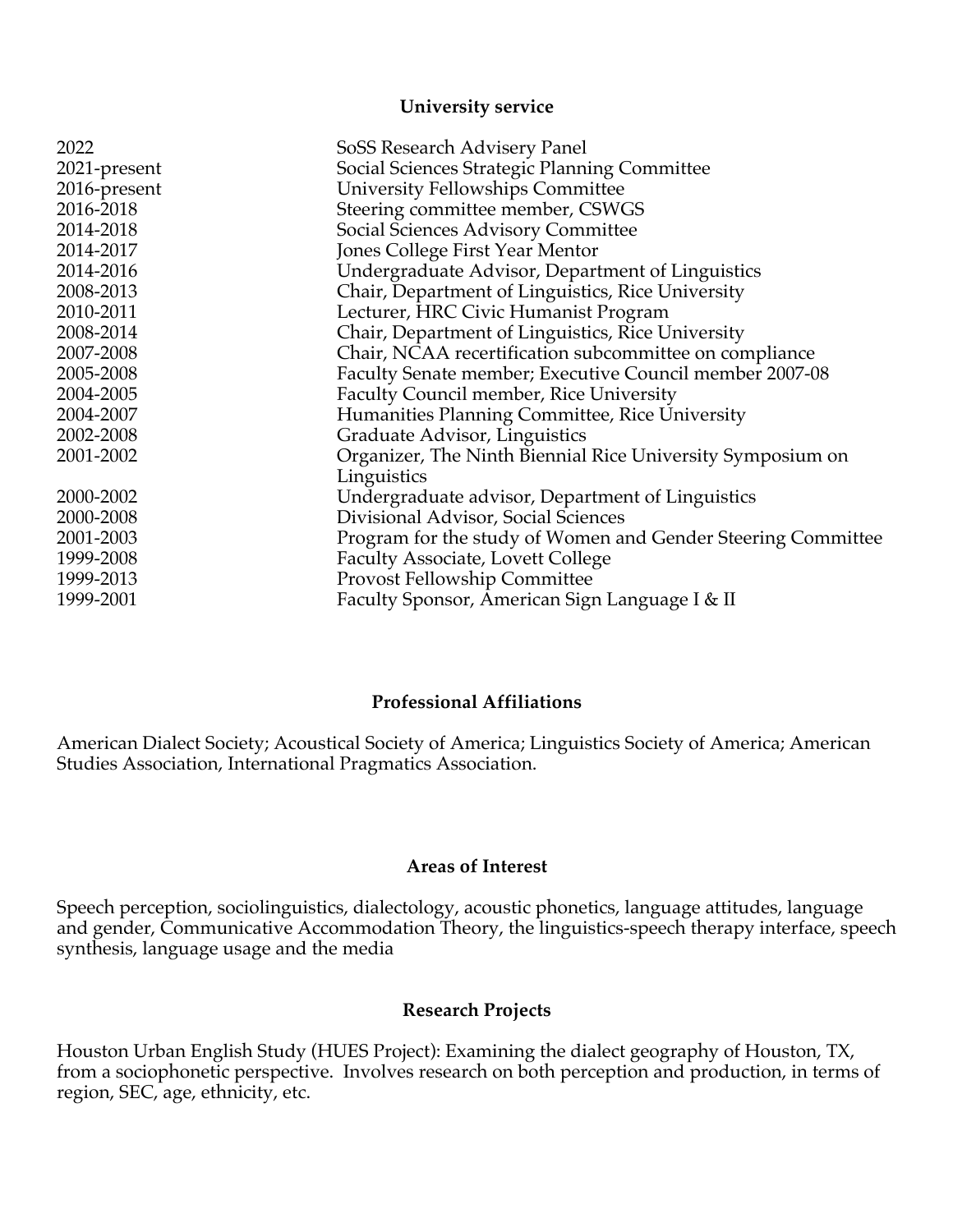# **Grants, Fellowships, Awards**

| 2018                   | Rice Houston Engagement and Recovery Effort Grant |
|------------------------|---------------------------------------------------|
| 2015                   | Teaching Innovative Fund Grant                    |
| 2012                   | Humanities Innovation Fund Grant                  |
| 2001                   | Lovett Outstanding Associate Award                |
| 2000, 2002, 2003, 2004 | Lovett Distinguished Associate Award              |
| 1996                   | Graduate Division Dissertation Writing Fellowship |
| 1996                   | <b>General Affiliates Dissertation Fellowship</b> |
| 1996                   | Graduate Division Fee Fellowship                  |
| 1995-1996              | Linguistics Departmental Grant                    |
| 1995                   | <b>University Travel Grant</b>                    |
| 1994                   | Nominated, Outstanding Teaching Assistant Award   |
| 1993-1994              | <b>University Fee Grant</b>                       |
| 1991-1993              | Departmental Summer Research Grants               |
| 1991 & 1992            | <b>Instructional Development Grants</b>           |
| 1990-1991              | University Tuition Fellowship, UCSB               |
| 1987-1989              | University Tuition Fellowship, EMU                |
|                        |                                                   |

#### **Publications**

# **Monographs:**

In preparation. *Language as it's lived.* Cambridge University Press.

2020. HONOR (Harvey Oral Narratives on Record): A Corpus of Interviews from Hurricane Harvey. Rice University-Kinder Institute: UDP. With Robert Englebretson and Suzanne Kemmer https://doi.org/10.25612/837.93N5RZY77XW0

2010. *Sociophonetics: A reader*. Berlin: de Gruyter. (with Dennis Preston)

1999. *Folk linguistics*. Berlin: de Gruyter. With Dennis R. Preston.

# **Articles, book chapters:**

In progress. Houston AAE vowel variants: implicational scales, ethnicity, and gender.

In progress. Ethnicity effects in the perception of final  $/t$   $\frac{1}{d}$  glottalization. With Chris Koops

In progress. /t/-/d/ glottalization and vowel variation in Houston AAE. With Chris Koops.

In progress. *Change-in-progress in Houston African- and European-American English.*

- 2020. Pholk phonetics and phonology. In Wrembl, M., A. Kiełiewicz-Janowiak, and P. Gasiorowski, (eds). *Approaches to the study of sound structure and speech.* NY: Routledge.
- 2017. Interview with Dennis Preston. *Journal of English Linguistics* 45:3. 1-18.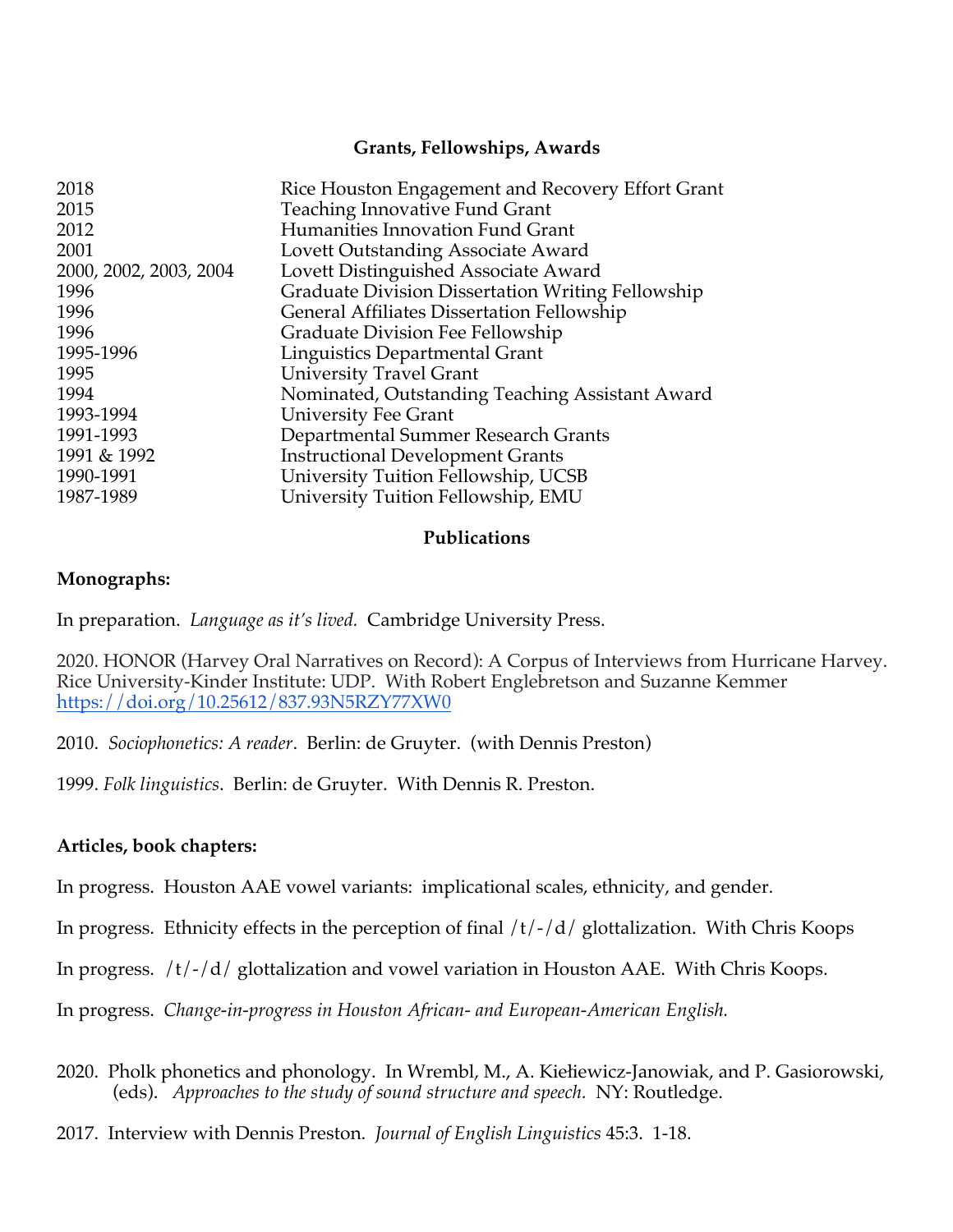- 2013. Folk pragmatics. A. Barron, P. Grundy, & G. Yuego (eds) *The Routledge handbook of Pragmatics.* London: Routledge**.** With Dennis Preston
- 2013**.** Consciousness and subconsciousness in the world of language regard. In T. Kristiansen & S. Grondelaers (eds). *Language (de)standardisation in Late Modern Europe: Experimental Studies*. Oslo: Novus Forlag. With Dennis Preston.
- 2010 Linguistic security, ideology, and vowel perception. In Preston, D. R. and N. Niedzielski.
- 2010. Speech sciences from a sociolinguistic perspective. *Language Allegiances: Linguistic, cultural, educational and legal aspects.* New York: Blackwell.
- 2009. Folk linguistics. In Coupland, Nikolas and Adam Jaworski, eds. The new sociolinguistics reader. New York: Palgrave Macmillan
- 2007. Folk linguistics. In Verschueren, J. and J. Ostman (eds) *Handbook of pragmatics.* New York: Benjamins. (with Dennis Preston)
- 2005. Sociolinguistics and speech technology. In Rozak, Rogayah (ed.) *Papers from the International symposim on speech sciences.* Kuala Lumpur: UKM Publishing.
- 2005. The role of social information in the modeling of speech perception." *Journal of phonetics.*
- 2005. Subjective and objective measures of variation. *Encyclopedia of Language and Linguistics.* Oxford: Elsevier.
- 2005. Vernacular. *Encyclopedia of Language and Linguistics*. Oxford: Elsevier.
- 2004. Linguistic Purism from several perspectives: views form the "secure" and "insecure."In Langer, Nils (ed). Papers from the 2003 Linguistic Purism conference.
- 2003. The globalization of vernacular variation. *Journal of sociolinguistics 7:4.* With Miriam Meyerhoff
- 2003. The Perception/Production Interface. In Toshihide Nakayama, Tsuyoshi Ono, and Hongyin Tao, eds., Santa Barbara Papers in Linguistics: Recent Studies in Empirical Approaches to Language, Vol. 12, 102-103. Department of Linguistics, UC Santa Barbara.
- 2002. Attitudes towards Midwestern English. In Long, D. and D. Preston. 2002. *Handbook of Perceptual Dialectology, Vol.II.* Amesterdam: Benjamins.
- 2001. Chipping away at the production/perception interface. In Sanchez, Tara and Daniel E. Johnson(eds) *Penn Working Papers in Linguistics* 7:3. Philadelphia: UPenn Press*.*
- 2000. Rapid speaker adaptation In Eigenvoice space. *IEEE Transactions in speech and audio processing.* With R. Kuhn, J-C Junqua, P. Nguyen. **NOMINATED, 2003 IEEE BEST PAPER IN SPEECH PROCESSING**
- 1999. Fast speaker adaptation using *a priori* knowledge. *ICASSP 99.* With R. Kuhn, P. Nguyen, J-C Junqua, R. Boman, S. Fincke, K. Field, M. Contolini.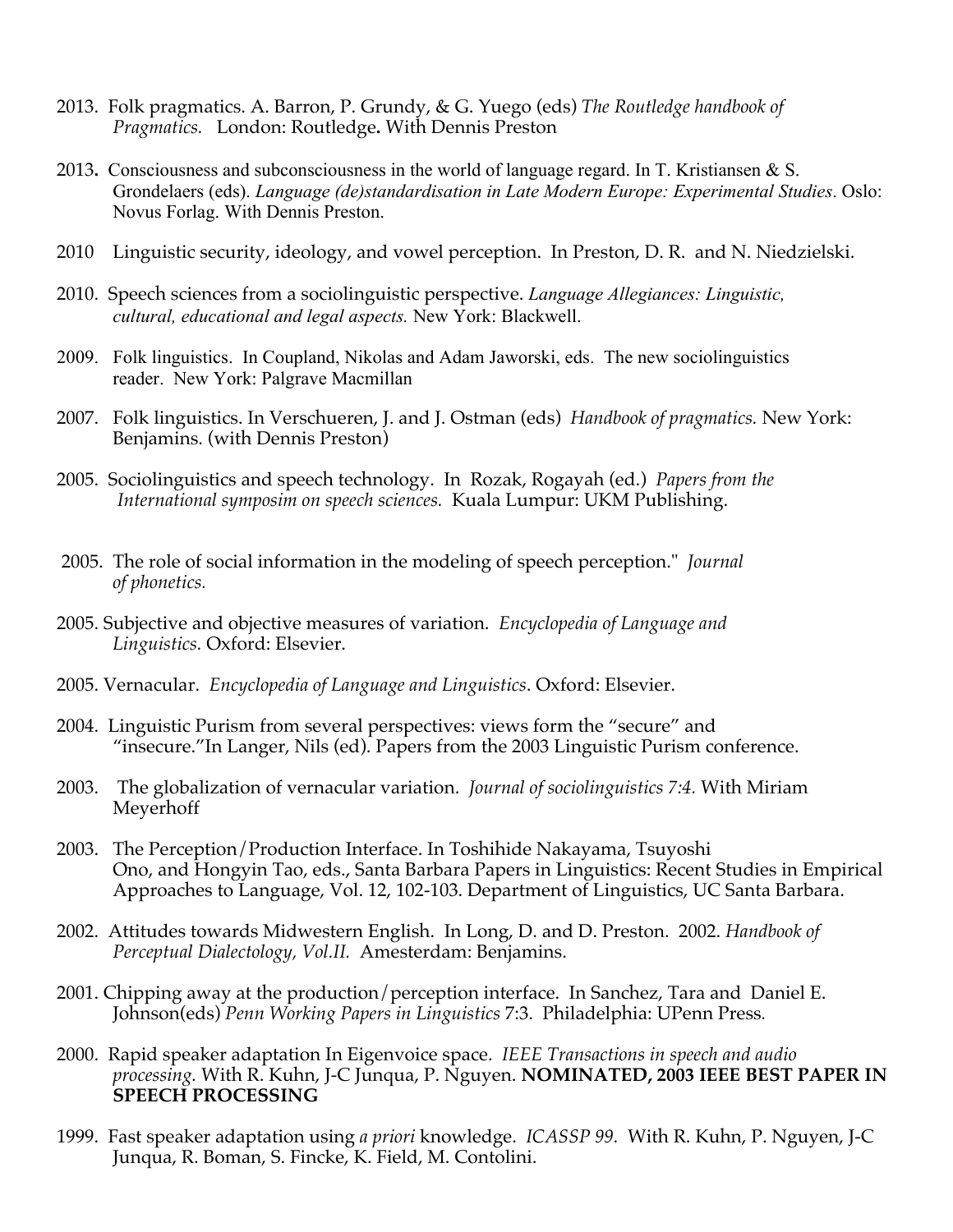- 1999. The effect of social information on the perception of sociolinguistic variables. In Milroy, L. and D. R. Preston, eds. *JLSP* special edition.
- 1999. German is ugly, Italian is beautiful. In Bauer, L. and P. Trudgill, eds. *Language myths.* London: Penguin. With H. Giles.
- 1998. Eigenvoices for speaker adaptation. *ICSLP 98*. Vol. 5. 1771-1774. With R. Kuhn, P. Nguyen, J.C. Junqua, L. Goldwasser, S. Fincke, K. Field, and M. Contollini.
- 1998. The syntax and semantics of *olsem* in Bislama. In Pearson, M., ed. *Recent papers in Austronesian Linguistics.* Los Angeles: UCLA. With M. Meyerhoff.
- 1997. Enhancement of esophogeal speech by injection noise reduction. *ICAASP annual journal of speech technology*. With H. Javkin and M. Galler.
- 1996. Acoustic analysis and language attitudes in Detroit and Windsor. In Meyefhoff, Miriam (ed.). Philadelphia: UPenn Press.
- 1996. Family values: The evidence from folk linguistics. In Eliasson, S. and Jahr, E. H., ed. *In memory of Einar Haugen*. Berlin: de Gruyter. With D. R.Preston.
- 1995. Linguistic accommodation: Essay #41. In H. Goebl, P.H. Nelde, Z. Stary & W. Wolck (eds.), *Contact Linguistics: An International Handbook of Contemporary Research.* Berlin: de Gruyter. With H. Giles
- 1995. A multi-parameter speech -training system. *Proceedings of the European Speech Communication Association: Workshop on Speech and Language Technology for Disabled Persons,* Stockholm, Sweden. July, 1993. 137-141. With Javkin, H., N. Antonanzas-Barroso, A. Das, Y. Yamada, N. Murata, H. Levitt, K. Youdelman.
- 1994. *A manual for teaching assistants in linguistics*. Santa Barbara, CA: UCSB Department of linguistics.
- 1994. Resistance to creolization: an intergroup and interpersonal account of the processes involved. *Language and Communication* 14:4. 313-330. With M. Meyerhoff.
- 1992. The masculine generic: A view from the child. *Proceedings of the first annual Women and Language conference*. Berkeley, CA: University of California Berkeley Press. 415-433
- 1991. Review of Mannheim, B. 1989. *Language of the Inca since the European invasion*. Austin: University of Texas Press. In *New Scholar* 11:2. Santa Barbara: UCSB Press.

#### **Patents**

Enhancement of Esophogeal Speech by Injection Noise Reduction. **U. S. Patent Granted**, November 1998, with H. Javkin and M. Galler.

A New Method for Concatenative Synthesis. **U. S. Patent Granted.** December 2000, with Steve Pearson and Nick Kibre.

Esophogeal Speech Detection and Rejection. **U. S. Patent Application**, February 1997, with H. Javkin, M. Galler, and R. Boman.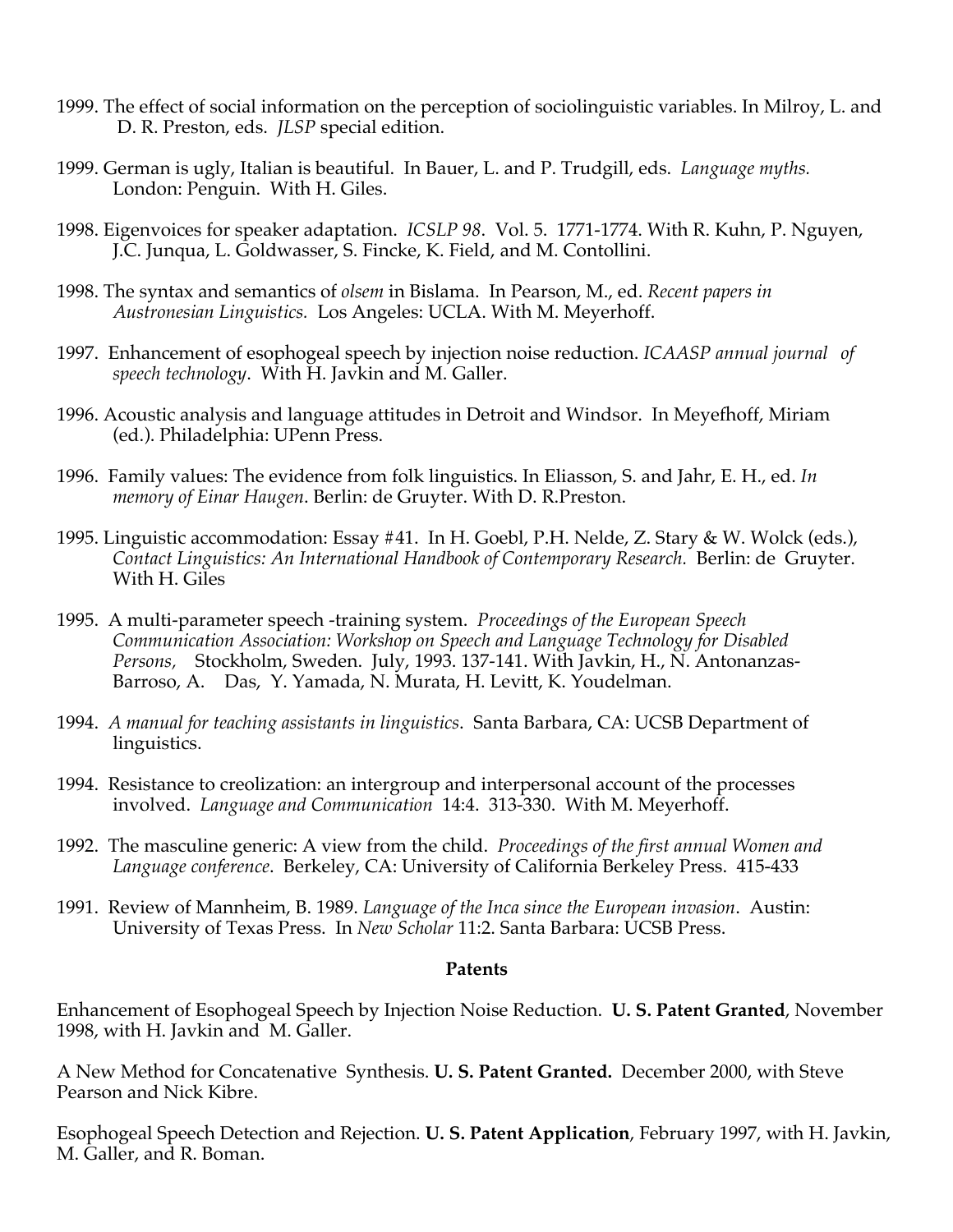# **Presentations**

# Invited

| 2021 | Distinguished Research Lecture: Language, speech perception and<br>and the Law: An unhappy intersection<br><b>STaRT Conference, Rice University</b>                        |
|------|----------------------------------------------------------------------------------------------------------------------------------------------------------------------------|
| 2021 | <b>Organizer and presenter:</b> Linguistics Matters: Language Variation and<br>Racial Justice                                                                              |
| 2017 | <b>Plenary Lecture:</b> Speech perception and Phonological organization<br>Accent Conference, Łódź, Poland                                                                 |
| 2016 | <b>Plenary Lecture:</b> Implicational variables and intra-vs. interethnic social<br>meaning<br>YLPM, Poznan, Poland                                                        |
| 2016 | <b>Plenary Workshop:</b> Experimental phonetics, speech perception<br>and social knowledge<br>YLPM, Poznan, Poland                                                         |
| 2016 | <b>Invited participant:</b> Methods and models on language variation<br>University of Wellington, Wellington, NZ<br>Invited lecture: Implicational models across variables |
| 2016 | <b>Invited lecture:</b> Implicational variables and the intersection of ethnicity<br>and gender<br>Victoria University of Wellington, NZ                                   |
| 2015 | <b>Invited participant:</b> Methods and models on language variation<br>University of Wellington, Wellington, NZ                                                           |
| 2013 | Invited lecture: What we don't know we know<br>International Congress of Linguistic Science, Geneva, Switzerland                                                           |
| 2012 | Invited lecture: Attitudes and awareness<br>Variation of Language Attitudes: Mechanisms and stakes:<br>Lausanne, Switzerland                                               |
| 2010 | <b>Plenary lecture:</b> Dialect Perception: Where Perception<br>and Production Meet<br>Experimental applications in Sociolinguistics, Groningen, The<br>Netherlands        |
| 2009 | <b>Plenary lecture:</b> Perception, Attitudes, and Sociolinguistic<br>Variation<br>Summer School of Sociolinguistics, Edinburgh, UK                                        |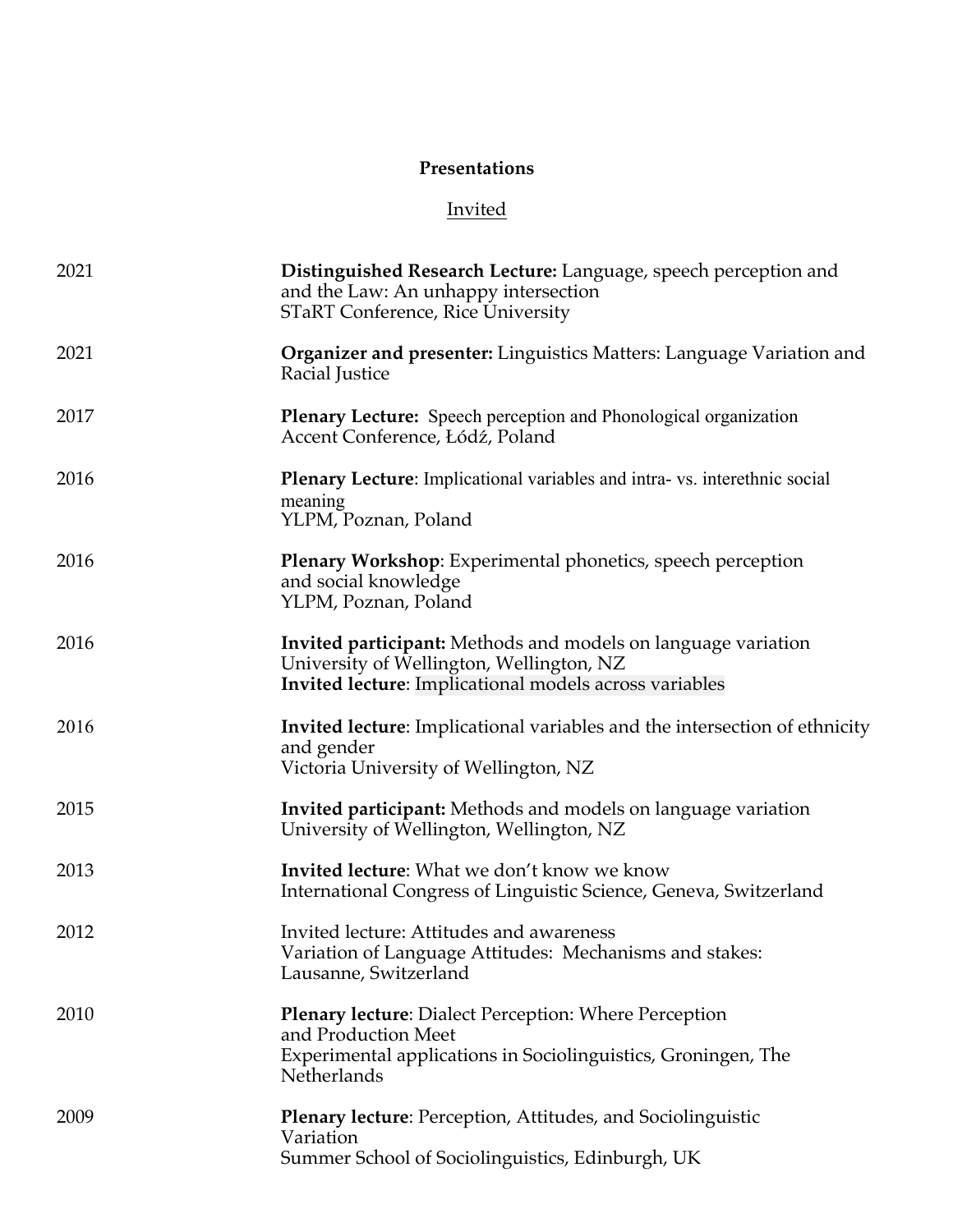| 2009 | <b>Plenary lecture:</b> Perceptual experiments and phonetic variation: Finding<br>out what speakers don't know they know and vice versa<br>Polish Linguistics Meeting, Poznan, Poland                              |
|------|--------------------------------------------------------------------------------------------------------------------------------------------------------------------------------------------------------------------|
| 2008 | <b>Invited lecture:</b> Morphing precepts: how variation in one domain gets<br>perceptually co-opted for another<br>York University, York, UK                                                                      |
| 2008 | Plenary lecture: Morphing precepts: how variation in one domain gets<br>perceptually co-opted for another<br>Neue Wege der Dialektologie, Kiel, Germany                                                            |
| 2008 | <b>Invited lecture:</b> Perception's effect on production: An argument for<br>embracing the complexities<br>Newcastle University, Newcastle-upon-Tyne, UK                                                          |
| 2008 | <b>Invited lecture:</b> Production and perception<br>Edinburgh University, Edinburgh, UK                                                                                                                           |
| 2008 | Plenary panel member: Phonetics<br>Plenary symposium on Sociolinguistics and Linguistic Theory<br>Annual meeting of the LSA, Chicago                                                                               |
| 2006 | <b>Plenary lecture:</b> The perception of phonological variation: some<br>issues of perceptual dialectology<br>Colloque International 'Phonologie du français<br>contemporain', Louvain (Belgium), July 6-8, 2006. |
| 2005 | Speech perception and dialect perception: a new model<br>University of Texas at Austin's Colloquium series                                                                                                         |
| 2004 | The role of social information in the modeling of speech perception<br>LSA panel on Modeling sociophonetic variation, Boston                                                                                       |
| 2003 | Everything you always wanted to know about language (but were afraid<br>to ask)<br>Society of Rice University Women                                                                                                |
| 2003 | Plenary address: "Language attitudes and language purism"<br>Conference on Linguistic Purism, University of Bristol, UK                                                                                            |
| 2002 | Invited presentation: "Sociolinguistics and speech technology"<br>International symposim on speech sciences, Kuala Lumpur, Malaysia                                                                                |
| 2002 | Chair, Language and women in the 19th century<br>American Studies Conference, Houston, TX                                                                                                                          |
| 2002 | "Where dialect perception and speech perception meet"<br>Indiana University's Speech Science Laboratory Colloquium Series                                                                                          |
| 2001 | Plenary address: "Dialect perception and speech perception"                                                                                                                                                        |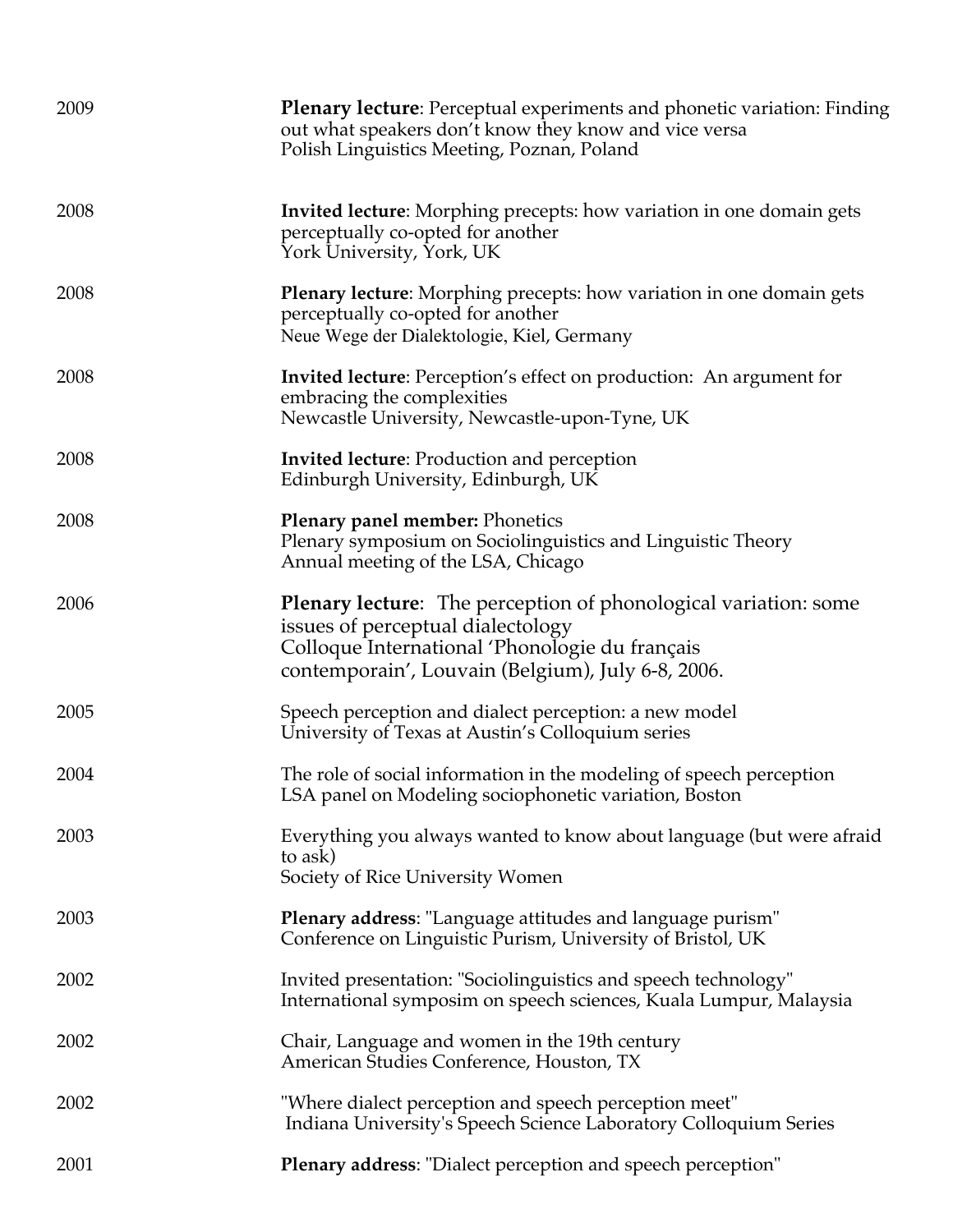|          | NWAV <sub>30</sub>                                                                                                               |
|----------|----------------------------------------------------------------------------------------------------------------------------------|
| 2001     | "At the perception/production interface"<br>Functional Approaches to Grammar Symposium, UC-Santa Barbara                         |
| 2001     | "Folk Linguistics"<br>Iowa State University, Departments of Anthropology, Linguistics                                            |
| 2000     | "Has English change In the last 100 years?"<br><b>Rice Historical Society</b>                                                    |
| 2000     | "Automated recognition and synthesis of speech: problems and solutions"<br><b>LACUS</b>                                          |
| 2000     | International Workshop on Speech Perception; Utrecht, The Netherlands<br>Invited participant                                     |
| 2000     | "Social Factors and phonetic perception"<br>Texas A & M Colloquium Series                                                        |
| 1999     | Friends of Fondren Author's Fair<br>Invited panelist                                                                             |
| 1989     | "Workshop on folk linguistic research," with Dennis Preston<br>NWAV <sub>18</sub>                                                |
| Refereed |                                                                                                                                  |
| 2018     | English variation in the classroom: A linguistic approach in a Houston<br>High School<br>Accents 2018, Łódz, Poland              |
| 2018     | New approaches to scaling up: tracking variation from individual to<br>group to language<br>NWAV 47, New Yor City                |
| 2018     | (Sub)urbanization, local identities, and linguistic behavior: mapping /ai/<br>variation across Houston<br>NWAV 47, New York City |
| 2013     | Chinese American English vowel variants: evidence for an emerging<br>Anglo identity?<br>NWAV 42, Pittsburgh, PA                  |
| 2012     | Implicational variables in intra-variety style: Ethnicity vs. Gender<br>NWAV 41, Bloomington, IND                                |
| 2011     | Implicational variables in Houston AAE<br>NWAV 40, Washington DC                                                                 |
| 2011     | Testing people's knowledge of which they don't know they are aware<br>IPrA, Manchester, UK                                       |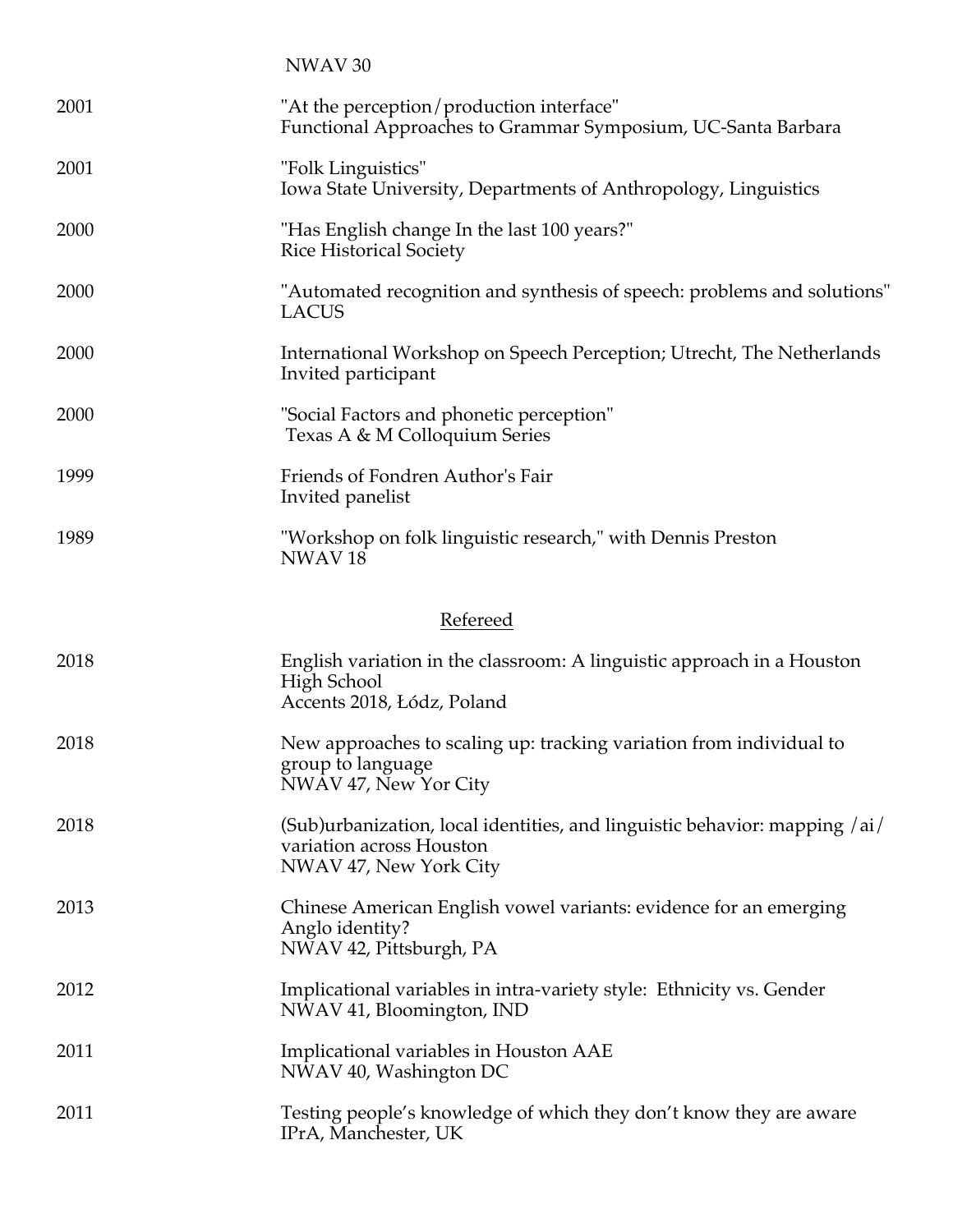| 2011 | Ethnicity and the perception of final glottalization<br>LSA 11, Pittsburgh, PA                                                          |
|------|-----------------------------------------------------------------------------------------------------------------------------------------|
| 2010 | Ethnicity effects on the perception of final<br>$/t/$ and $/d/$ glottalization<br>NWAV 39, San Antonio TX                               |
| 2009 | $/t/$ , $/d/$ -glottalization and vowel variation in Houston AAE<br>NWAV 38, Ottawa Canada                                              |
| 2006 | Language, perception, and "remarkable times": Using demography in<br>sociolinguistic research<br>NWAV35, Columbus, OH                   |
| 2006 | Linguistic security, ideology, and vowel perception<br>AILA, Milwaikee                                                                  |
| 2005 | Folk linguistics and pragmatics<br>IPRA, Riva del Garda, Italy                                                                          |
| 2003 | Monophthongization of $\sqrt{\frac{6}{}}$<br>Atlanta, LSA                                                                               |
| 2002 | "Language standards, the media, and globalization"<br>with Miriam Meyerhoff; NWAV 31                                                    |
| 2000 | "Chipping Away at the perception/production Interface"<br>NWAV29                                                                        |
| 2000 | "The social construction of a standard speaker"<br><b>LSA</b>                                                                           |
| 1999 | Speech perception and speech synthesis<br>LSA                                                                                           |
| 1998 | "A new method of concatenative synthesis," with Steve Pearson and Nick<br>Kibre<br>ICSLP-98                                             |
| 1998 | "Dialects and speech impediments in clinical speech therapy: some<br>sobering thoughts about attitudes in action"<br>NWAV <sub>27</sub> |
| 1997 | "Acoustic correlates of superior esophageal speakers,"<br>with H. Javkin and James Reed<br><b>Acoustics Society of America</b>          |
| 1997 | "Enhancement of esophogeal speech by injection noise reduction,"<br>with H. Javkin and M. Galler<br>ICASSP-97                           |
| 1997 | "Social factors and phonetic perception"<br><b>LSA</b>                                                                                  |